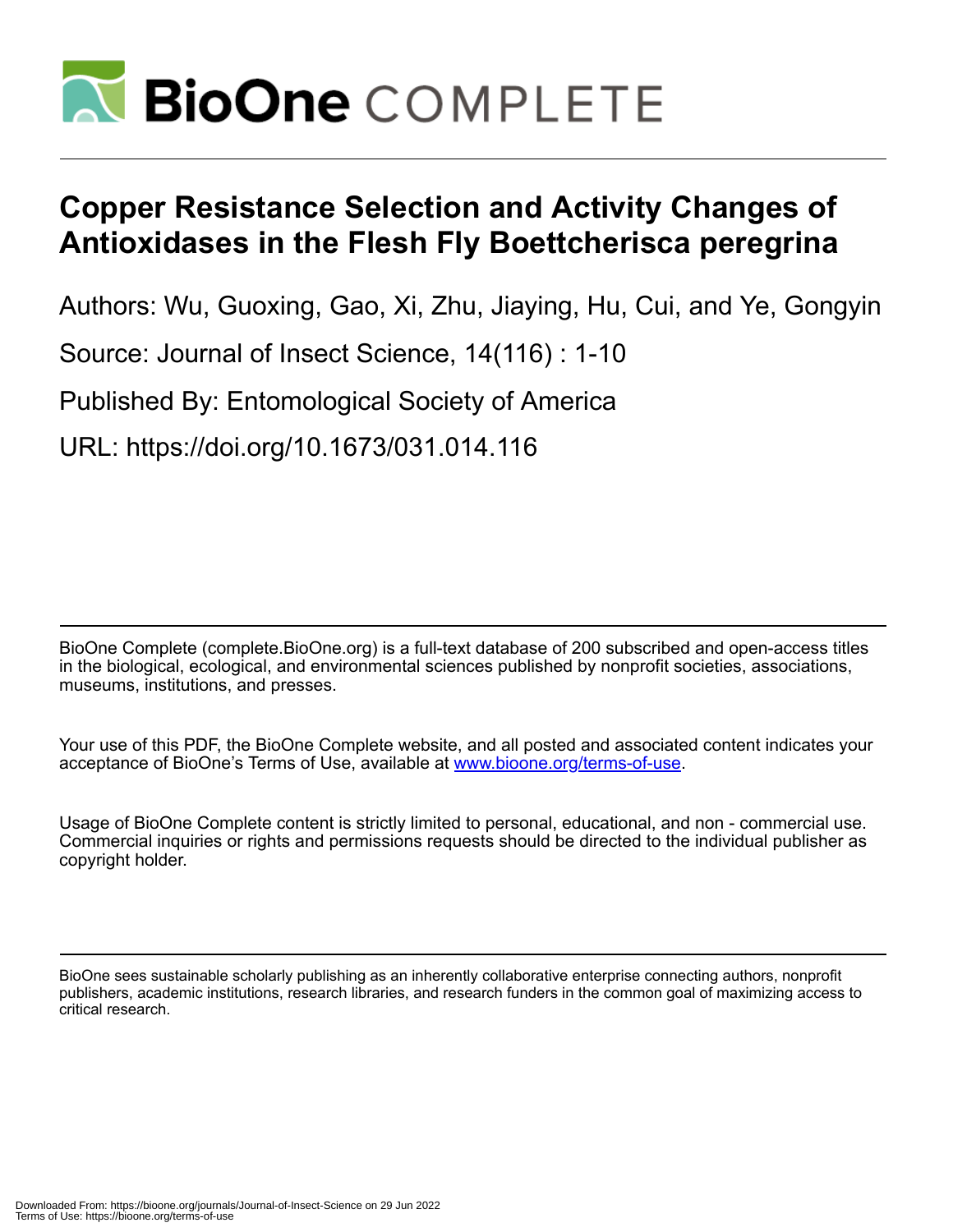

## **Copper resistance selection and activity changes of antioxidases in the flesh fly** *Boettcherisca peregrina*

Guoxing Wu1,2a, Xi Gao2b, Jiaying Zhu3c, Cui Hu1d, Gongyin Ye1e\*

1 State Key Laboratory of Rice Biology, Key Laboratory of Agricultural Entomology, Ministry of Agriculture, Institute of Insect Sciences, Zhejiang University, Hangzhou 310058, China

<sup>2</sup>College of Plant Protection, Yunnan Agricultural University, Kunming 650201, China

<sup>3</sup>Key Laboratory of Forest Disaster Warning and Control of Yunnan Province and Key Laboratory of Southwest Mountain Forest Resources Conservation and Utilization of Ministry of Education, Southwest Forestry University, Kunming 650224, China

## **Abstract**

Natural populations of *Boettcherisca* (*Sarcophaga*) *peregrina* Robineau-Desvoidy (Diptera: Sarcophagidae) were maintained for 20 generations and reared either on unpolluted diet or on polluted diet containing copper at a median lethal concentration  $(LC_{50})$  determined every five generations. This resulted in two reliable strains: the relative susceptible strain  $(S)$  and the copper-resistant strain  $(R)$ . The metal accumulation, growth and development, reproduction, and antioxidant enzymes were analyzed in the two strains. The results showed that compared with the S strain, the R strain showed increased metal accumulation and fecundity of female adults. Regardless of whether larvae were fed on diet with or without  $Cu^{2+}$ , the R strain showed higher activity of superoxide dismutase and glutathione S-transferase than the S strain, although without statistical significance. Moreover, the activity of superoxide dismutase and glutathione S-transferase increased when *B. peregrina* larvae were exposed to  $Cu^{2+}$  at 100 µg/g but decreased when they were exposed to  $Cu^{2+}$  at 800 µg/g. Larval catalase activity in the R strain was higher than in the S strain when larvae were fed on diet with or without  $Cu^{2+}$ , although these differences were significant only at the 100 μg/g concentration. Moreover, the activity of catalase decreased when larvae were exposed to experimental  $Cu^{2+}$ . Beyond all expectations, larval glutathione reductase activity was not significantly different between the two strains but changed slightly when larvae were exposed to experimental  $Cu^{2+}$ . These results indicate that copper resistance in *B. peregrina* larvae is mediated by superoxide dismutase, catalase, and glutathione S-transferase. These results also help in establishing a physiological link between antioxidase activity and the resistance level of *B. peregrina* to copper.

**Keywords:** superoxide dismutase, catalase, glutathione S-transferase, development, reproduction

**Correspondence:** <sup>a</sup> wugx1@163.com, b chonchon@163.com, c jyzhu001@gmail.com, d chu@zju.edu.cn, e gyye@zju.edu.cn, \* Corresponding author

**Editor:** Nannan Liu was editor of this paper.

**Received:** 7 October 2012 **Accepted:** 7 March 2013 **Published:** 1 September 2014

**Copyright:** This is an open access paper. We use the Creative Commons Attribution 3.0 license that permits unrestricted use, provided that the paper is properly attributed.

**ISSN:** 1536-2442 | Vol. 14, Number 116

## **Cite this paper as:**

Wu G, Gao X, Zhu J, Hu C, Ye G. 2014. Copper resistance selection and activity changes of antioxidases in the flesh fly *Boettcherisca peregrina*. *Journal of Insect Science* 14(116). Available online: http://www.insectscience.org/14.116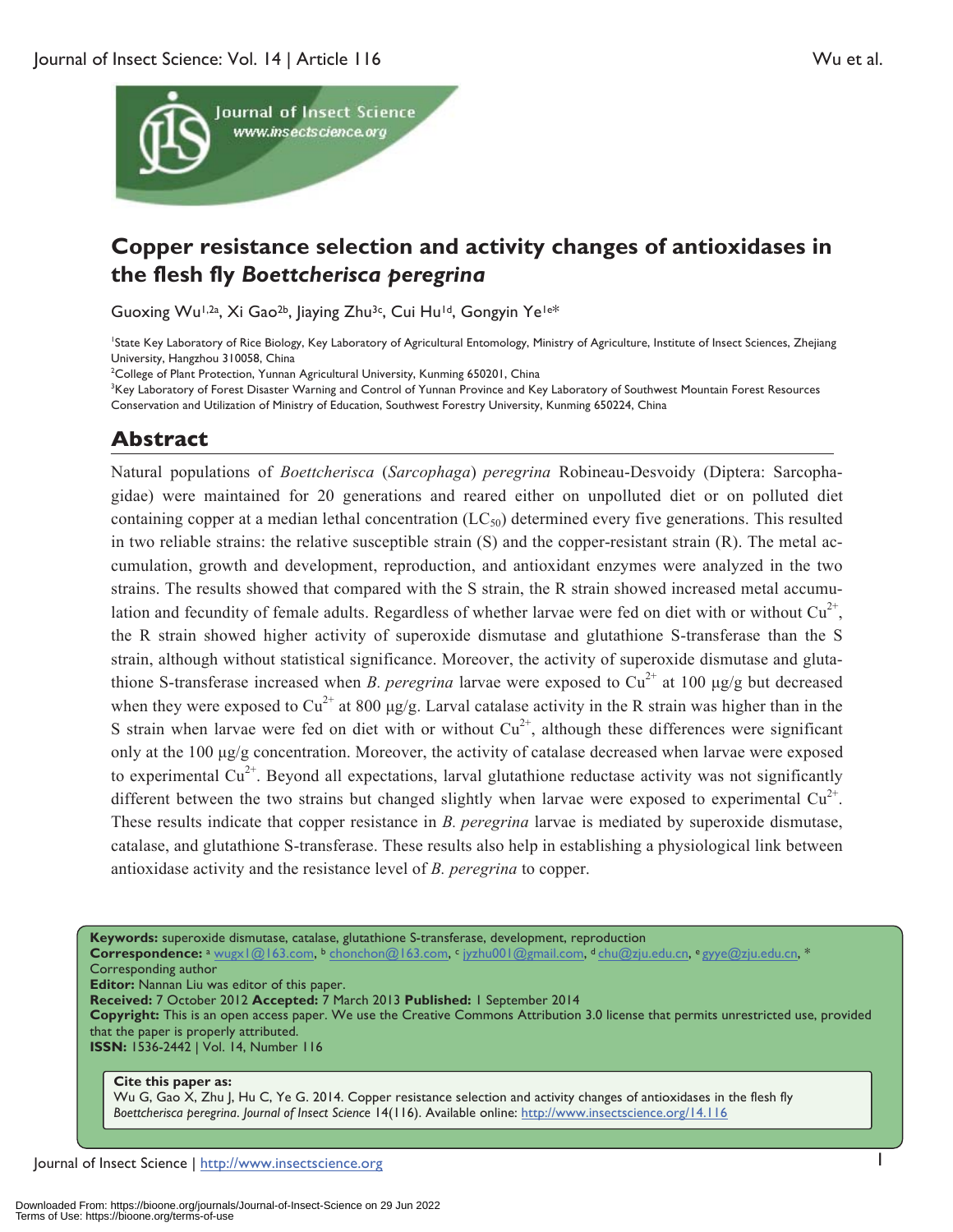#### **Introduction**

Heavy metal pollution has become a global environmental problem and severely threatens biological diversity and human health. Because insects form an important group with global biological diversity (Sun et al*.* 2007), much attention has been paid to the potential effects of heavy metal pollution on insects. One of the important indicators of heavy metal pollution in insects are antioxidases, such as superoxide dismutase (SOD), catalase, peroxidase, glutathione peroxidase (GSH-Px), glutathione S-transferase (GST), and glutathione reductase (GR), that remove reactive oxygen species generated by insects exposed to heavy metals (Zamam et al. 1994, Ahmad 1995, Pardini 1995, Migula and Glowacka 1996, Stone et al*.* 2002, Wilczek et al. 2003, Li et al. 2005, Wang et al*.* 2006). Like other heavy metals that are required in trace amounts to maintain homeostasis, copper is also one of the micronutrients essential for insects although an excess dietary intake of copper can be toxic in some circumstances. Many of the toxic effects of copper, such as increased lipid peroxidation in cell membranes and DNA damage, are related to its role in the generation of oxygen free radicals (Kadiiska et al. 1992, Bremner 1998, Schümann et al. 2002). In insects, induction of reactive oxygen species by copper alters the activity of antioxidant enzymes (Korsloot et al*.* 2004, Migula et al. 2004, Wang et al*.* 2006). Thus far, not much is known about the relationships between antioxidases and copper resistance levels in insects. Therefore, we developed a copper-resistant strain of the flesh fly *Boettcherisca* (*Sarcophaga*) *peregrina* Robineau-Desvoidy (Diptera: Sarcophagidae) and compared the changes effected by exposure to  $Cu^{2+}$  between copper-resistant and susceptible flesh fly strains.

Flesh flies have been models to study various aspects of insects, such as physiology, biochemistry, development, and reproduction, among others. Larvae of these flies feed on carrion or feces and cause myiasis in livestock and humans (Braverman et al*.*1994, Iqbal et al*.* 2011). *Boettcherisca peregrina* is one flesh fly species that has been studied widely because of its use in forensic entomology (Sukontason et al*.* 2010). As a model insect, *B. peregrina* could explain the cytotoxic effects caused by metal pollution on insects. Previous studies have reported the effect of copper on the activity of SOD, catalase, and peroxidase (Wang et al. 2006), the development and reproduction (Wu et al. 2007), and the ultrastructure of midgut and Malpighian tubules (Wu et al*.* 2009) in *B. peregrina* larvae. Here we report the selection of a copperresistant strain and changes in antioxidase activity in the flesh fly *B. peregrina*. These results will be helpful to understand the relationship between the activity of antioxidases and the level of copper resistance in *B. peregrina*.

#### **Materials and Methods**

#### **Insects**

*Boettcherisca peregrina* was maintained in an artificial climate chamber ( $25 \pm 1$ °C, photoperiod of 14:10 L:D) for five years in the laboratory. Larvae were fed on wheat bran:water:porcine liver mixed at a ratio of 3:5:6, and adults were fed on water and sucrose.

#### **Toxicity determination**

One-day-old flesh fly larvae were transferred to a glass vial containing 100 g artificial diet supplemented with the following  $Cu^{2+}$  concentrations: 50, 100, 200, 400, 800, 1,600, and 3,200 μg/g of artificial diet (Wu et al*.* 2009). The control group was fed on artificial diet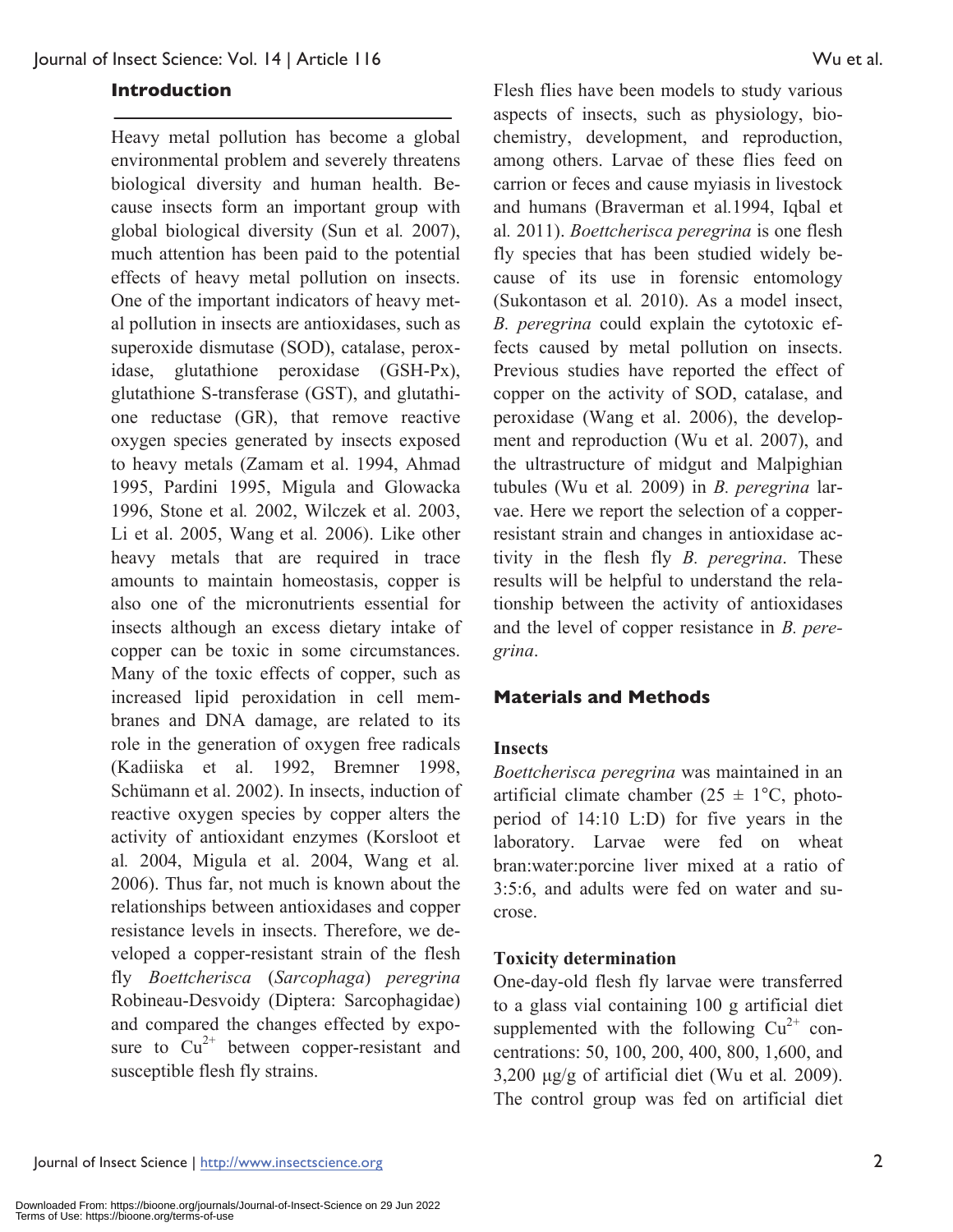without  $Cu^{2+}$ . Three replicates of about 30 larvae each were used for each  $Cu^{2+}$ concentration and the control. The number of dead individuals in each treatment was counted when the larvae pupated. Regression equations,  $LC_{50}$  and confidence interval were calculated by using a data processing system (DPS) for practical statistics (Tang and Feng 2002).

#### **Selection of fly strains**

One *B. peregrina* population fed on unpolluted diet was maintained in the laboratory for 20 generations  $(F_{20})$  and resulted in a coppersusceptible strain (S). A copper-resistant strain (R) of *B. peregrina* was created by rearing one-day-old larvae on diet containing  $Cu^{2+}$ at  $LC_{50}$  concentrations (median lethal concentration) determined every five generations. Individuals surviving the treatment were screened and used for the next generation. Such selection was continued for 20 generations, resulting in the R strain.

### **Accumulation of Cu2+ in larvae and its effects on growth and development**

Groups of 300 newly hatched larvae (within 8 hr) in the 20th generation  $(F_{20})$  were fed on diets containing  $Cu^{2+}$  at concentrations of 0, 100, and 800 μg/g. Each group was reared in a glass bottle, and each concentration was replicated three times. After four days of treatment, 30 larvae from each group were picked randomly, washed with distilled water, and starved for 24 hr. They were then dried on paper towels and weighed on an electronic scale (AB204-E, Mettler Toledo, www.mt.com). Each treatment was divided into four groups with one group of larvae treated with xylene:ethanol (1:1) solution to measure larval body length by using a vernier caliper after stretching. The second group of larvae was used to determine tissue metal content by using an atomic absorption

spectrophotometer (AAnalyst100, Perkin Elmer, www.perkinelmer.com) after digestion with 1 mL mixed acid  $(HClO<sub>4</sub>:HNO<sub>3</sub> = 1:5$ v/v) (Wu et al*.* 2007). The third group was used to determine enzyme activity, and the remaining larvae in the fourth group were allowed to pupate, emerge, and mate to determine egg production by individual females.

#### **Enzyme activity measurement**

To measure enzyme activity, larvae were first washed with the appropriate buffer solution, mixed with ice-cold buffer (1 mL buffer was added to 0.5 g larvae), and homogenized on ice. The homogenate was then centrifuged at  $10,000 \times g$  for 10 min at 4<sup>o</sup>C, and the supernatant was used as the enzyme preparation.

The SOD activity was determined as described previously by McCord and Fridovich (1969) and Deng and Yuan (1991). Briefly, about 10 μL enzyme preparation was added to 4.5 mL Tris-HCl (50 mM; pH 8.2), mixed with 10 μL 45 mM pyrogallol, and homogenized immediately. The homogenate was transferred to a 1 cm cuvette to measure the optical density (OD) at 325 nm every 30 sec, maintaining the auto oxidation rate around 0.07 OD/min. One activity unit was defined as the amount of enzyme required to inhibit 50% auto oxidation in 1 min in 1 mL enzyme preparation. The SOD activity and specific activity were then calculated by using Equations [1] and [2].

SOD activity  $(U/mL)$  =

$$
\frac{0.070 - \Delta A_{325nm} / \text{min}}{0.070} \times 100\%
$$
  
\n
$$
\times \text{ reaction volume} \frac{\text{dilution factor}}{\text{sample volume}}
$$

 $[1]$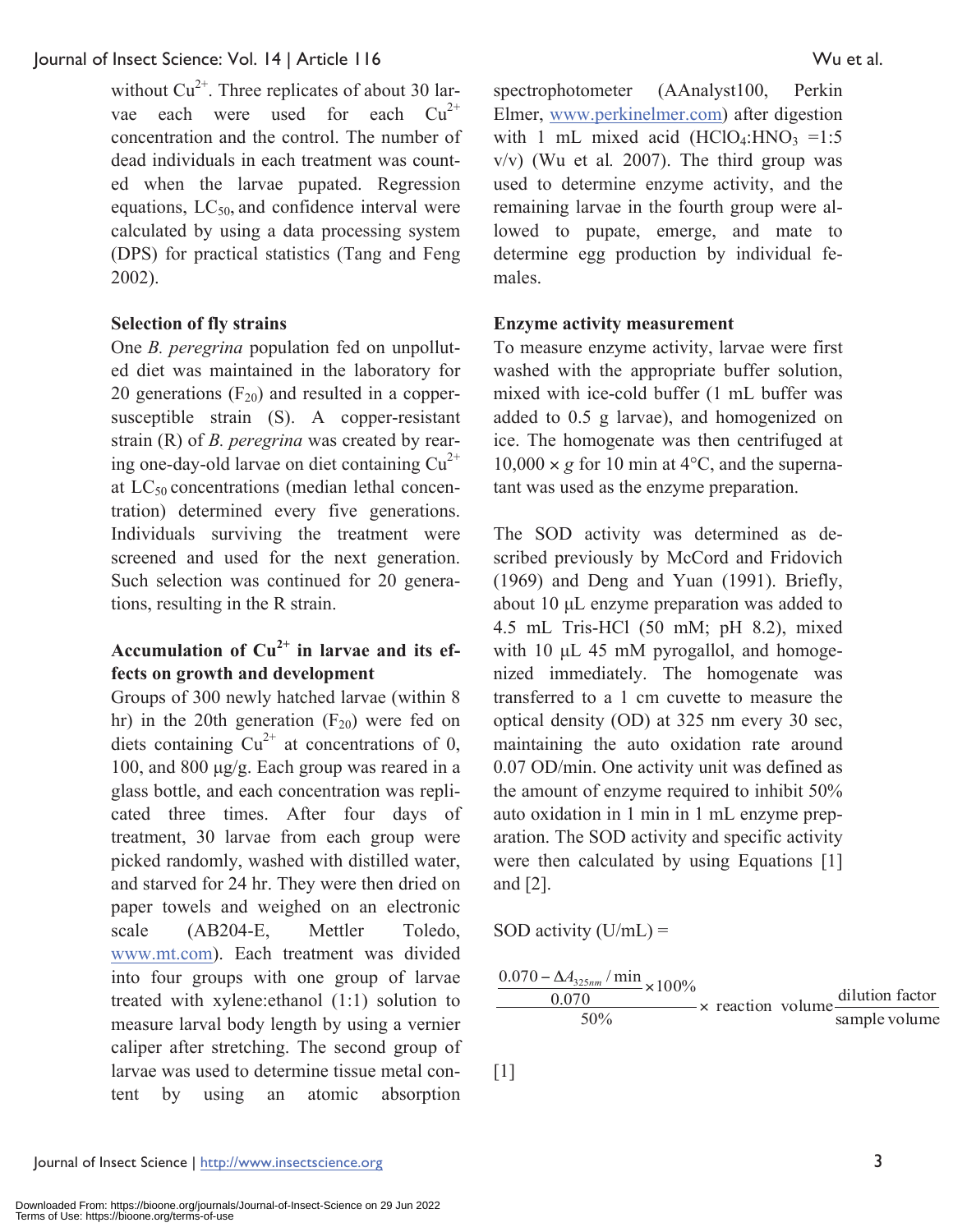Specific activity  $(U/mg)$  protein) =

Protein concentration (*mg* / *mL*) SOD activity  $(U / mL)$ [2]

Catalase activity was measured according to the method described by Barbehenn (2002). The reaction solution contained 665 μL phosphate buffer (66 mM; pH 7.0), 25 μL enzyme preparation, and 10  $\mu$ L 3% H<sub>2</sub>O<sub>2</sub>. The OD was measured continuously for 5 min every 30 sec at 240 nm. Catalase activity was expressed as the amount of  $H_2O_2$  reduced per mg protein in 1 min. The extinction coefficient was  $39.4 \text{ M}^{-1}$  $\cdot$  cm<sup>-1</sup> (Aebi 1984).

Activity of GR was measured by using Bergmeyer's method (Bergmeyer 1963) with slight modifications. Briefly, about 3 mL reaction mix was prepared that contained 0.1 mM phosphate buffer (pH  $7.8$ ), 1 mM Na<sub>2</sub>EDTA, 1 mM oxidized glutathione (GSSG), 0.2 mM NADPH-Na4, and 140 μL enzyme preparation. Absorbance at 340 nm was measured continuously for 5 min by using a UV spectrophotometer.

The GST was measured as described by Habig et al. (1974). About 50 μL enzyme preparation was mixed with 1.93 mL 0.1 M phosphate buffer (pH  $7.6$ ) and  $100 \mu L$  0.05 M reduced glutathione, incubated at 25°C for 5 min, and then mixed with 20  $\mu$ L 0.01 M 1-chloro-2,4dinitrobenzene. The OD was then measured at 340 nm within 5 min. The extinction coefficient was  $9.6$  mM<sup>-1</sup> · cm<sup>-1</sup>.

Protein concentration was determined according to Bradford (1976) by using Coomassie Brilliant blue  $G_{250}$ . A standard curve was prepared with bovine serum albumin.

#### **Data analysis**

Data were analyzed by analysis of variance (ANOVA) in the DPS software (Tang and Feng 2002) followed by Duncan's multiple comparison method to compare within treatments. Levels of significance at  $P < 0.05$  were considered as significant and at  $P < 0.01$  as highly significant, whereas  $P > 0.05$  was considered as not significant.

#### **Results**

#### **Selection for copper resistance**

To select copper-resistant *B. peregrina,* larvae were fed on diet containing  $Cu^{2+}$  at an LC<sub>50</sub> concentration, which was determined once every five generations. Copper resistance in *B. peregrina* larvae developed slowly. For the R strain,  $LC_{50}$  values are listed in Table 1. The  $LC_{50}$  in  $F_{20}$  of the R strain was only 1.64-fold higher than that in  $F_0$  and 1.68-fold higher than that in the S strain, which fed on unpolluted diet for 20 generations.

## **Cu2+ accumulation in larvae**

Larvae of the S and R strains fed on diet containing  $Cu^{2+}$  at 800 μg/g accumulated more  $Cu^{2+}$  than those fed on diet with  $Cu^{2+}$  at 100 μg/g (*P <* 0.01). On both diets, R-strain larvae  $\sec$  accumulated more  $\text{Cu}^{2+}$  than S-strain larvae. A significant difference in  $Cu^{2+}$  accumulation was observed between R- and S-strain larvae fed on diet with Cu<sup>2+</sup> at 800 μg/g ( $P < 0.01$ ), but when they were fed on diet with  $Cu^{2+}$  at 100 μg/g, the difference was not statistically significant  $(P > 0.05)$  (Fig. 1).

| Generation                                                                                          | Regression              | Correlation     | LC <sub>50</sub> (95% confidence | <b>RR</b> |  |
|-----------------------------------------------------------------------------------------------------|-------------------------|-----------------|----------------------------------|-----------|--|
|                                                                                                     | equation                | coefficient (r) | interval) $(\mu g/g)$            |           |  |
| F <sub>0</sub>                                                                                      | $= -1.72 + 2.49 \times$ | 0.96            | 494.89 (411.03 ~ 622.45)         | n/a       |  |
| F <sub>5</sub>                                                                                      | $y = -1.88 + 2.51 x$    | 0.96            | 553.52 (455.04 ~ 711.53)         | 1.12      |  |
| $F_{10}$                                                                                            | $= -2.17 + 2.57 \times$ | 0.96            | $612.58$ (498.52 ~ 805.09)       | 1.24      |  |
| $F_{15}$                                                                                            | $= -2.94 + 2.79 \times$ | 0.97            | 700.21 (561.91~951.60)           | 1.41      |  |
| $F_{20}$                                                                                            | $y = -2.43 + 2.55 x$    | 0.95            | $812.99(699.22 \approx 982.88)$  | 1.64      |  |
| RR values represent resistance rates at the LC <sub>50</sub> relative to $F_0$ generation; n/a, not |                         |                 |                                  |           |  |

**Table 1. Resistance development of** *B. peregrina* **larvae to Cu2+.** 

Journal of Insect Science | http://www.insectscience.org 4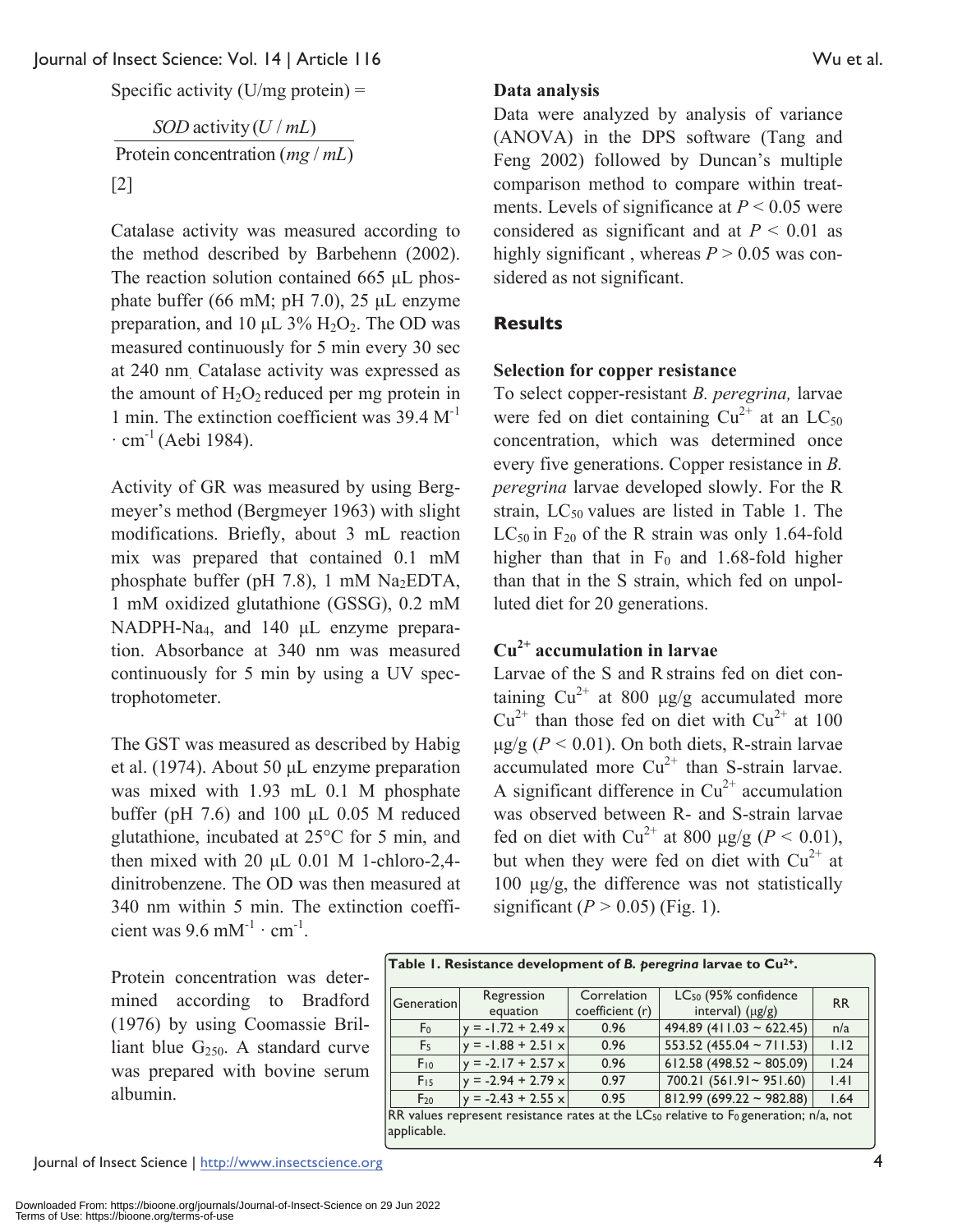

Figure 1. Cu<sup>2+</sup> accumulation in R and S strains of B. peregrina larvae. Values are means ± standard deviation. Same lower-case letters represent no significant difference after exposure to same concentration of  $Cu^{2+}$  ( $P < 0.05$ ) and different letters represent significant differences ( $P < 0.05$ ) (Duncan's multiple range test); fw, fresh weight; S, susceptible strain; R, copper-resistant strain.

**Table 2. Body weight of R- and S-strain larvae of** *B. peregrina* **after exposure to Cu2+.** 

| $Cu2+ concentration$ | Body weight (mg per larva) |                    |  |
|----------------------|----------------------------|--------------------|--|
| $(\mu$ g/g)          |                            |                    |  |
|                      | $65.45 \pm 3.07a$          | $47.33 \pm 6.09b$  |  |
| 100                  | $59.47 \pm 4.57a$          | $54.87 \pm 3.03a$  |  |
|                      | $42.96 \pm 2.25a$          | $31.00 \pm 2.77$ b |  |

Values are means ± standard deviation. Same lower-case letters in a row represent no significant difference (*P* > 0.05); different letters represent significant differences (*P* < 0.05) (Duncan's multiple range test ). S, susceptible strain; R, copper-resistant strain.

**Table 3. Body length of R- and S-strain larvae of** *B. peregrina* **after exposure to Cu2+.** 

| $Cu2+ concentration$ | Body length (cm) |                   |  |
|----------------------|------------------|-------------------|--|
| $(\mu$ g/g)          |                  |                   |  |
|                      | $1.59 \pm 0.03a$ | $1.36 \pm 0.07$ b |  |
| 100                  | $1.47 \pm 0.15a$ | $1.26 \pm 0.12a$  |  |
| 800                  | $1.28 \pm 0.19a$ | $1.20 \pm 0.10a$  |  |

Values are means ± standard deviation. Same lower-case letters in a row represent no significant difference (*P* > 0.05); different letters represent significant differences (*P* < 0.05) (Duncan's multiple range test ) . S, susceptible strain; R, copper-resistant strain.

#### **Table 4. Adult female fecundity in R and S strains of** *B. peregrina* **after exposure to Cu2+.**

| $Cu2+ concentration$ | Eggs per          |                  |  |
|----------------------|-------------------|------------------|--|
| $(\mu$ g/g)          |                   |                  |  |
|                      | 79.4 ± 5.42a      | $81.3 \pm 7.96a$ |  |
| 100                  | $80.8 \pm 6.41a$  | $89.6 \pm 7.29a$ |  |
|                      | $47.4 \pm 7.47$ a | $53.4 \pm 5.91a$ |  |

Values are means ± standard deviation. Same lower-case letters in a row represent no significant difference (*P* > 0.05) (Duncan's multiple range test). S, susceptible strain; R, copper-resistant strain.

**Effects of Cu2+ on larval development** 

As shown in Tables 2 and 3, the R and S strains were significantly different from each other in body weight  $(P < 0.01)$  and length  $(P <$ 0.01) when larvae were fed on  $Cu^{2+}$ -free diet. After a four-day treatment with  $Cu^{2+}$ , no significant difference in body weight  $(P >$ 0.05) was observed between the two strains at  $100 \mu$ g/g, but a significant difference was observed at 800 μg/g. However, the body lengths were signifi-

cantly different at both concentrations (*P* < 0.01). Interestingly, body weight decreased at low concentrations of  $Cu^{2+}$  (100 μg/g) in the S strain but increased slightly in the R strain. Similar body weights between the two strains at 100  $\mu$ g/g ( $P < 0.05$ ) suggest the adaptation of the R strain to the low  $Cu^{2+}$  concentration.

## **Effects of Cu2+ on adult reproduction**

The R and S strains showed no significant difference in adult egg production  $(P >$ 0.05) when larvae were fed on  $Cu^{2+}$ -free diet (Table 4). After  $Cu^{2+}$  treatment during the larval stage, adult egg production declined significantly in the R and S strains at high Cu<sup>2+</sup> concentrations (800 µg/g) ( $P <$ 0.01). However, treatment of larvae with low  $Cu^{2+}$ concentrations (100 µg/g) did not cause a significant difference between the R and S strains ( $P < 0.05$ ).

## **Effects of Cu2+ on larval enzyme activity**

As shown in Table 5, SOD activity of the R strain was higher than that of the S strain

Journal of Insect Science | http://www.insectscience.org 5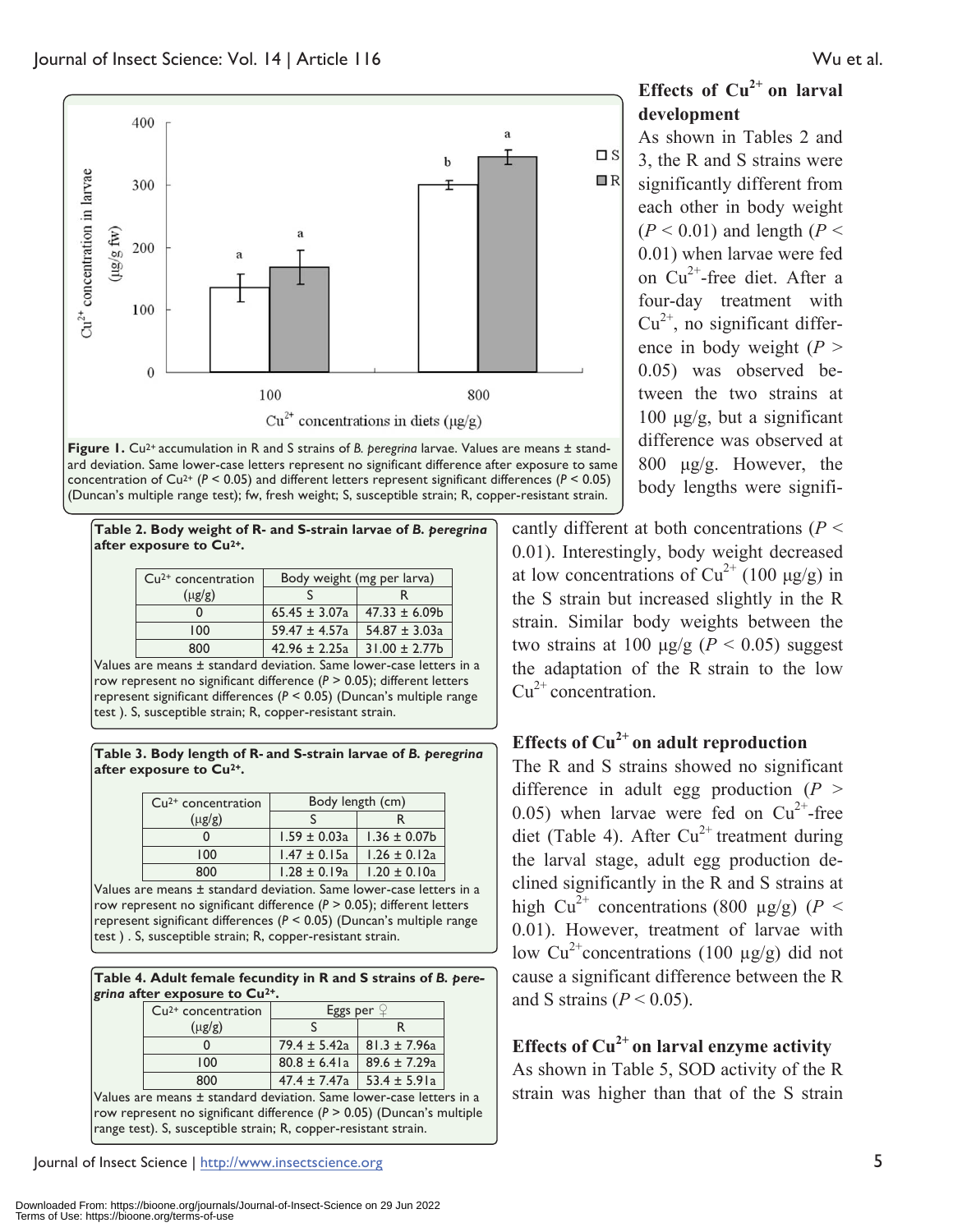| $\vert$ Cu <sup>2+</sup> concentration $\vert$                                                                                                | SOD activity        |                                                                                                                                                                                                                                        | CAT activity          |  | <b>GR</b> activity |  | <b>GST</b> activity   |  |
|-----------------------------------------------------------------------------------------------------------------------------------------------|---------------------|----------------------------------------------------------------------------------------------------------------------------------------------------------------------------------------------------------------------------------------|-----------------------|--|--------------------|--|-----------------------|--|
|                                                                                                                                               | (U/mg protein)      |                                                                                                                                                                                                                                        | (umol/min/mg protein) |  | (U/mg protein)     |  | (µmol/min/mg protein) |  |
| $(\mu g/g)$                                                                                                                                   |                     |                                                                                                                                                                                                                                        |                       |  |                    |  |                       |  |
|                                                                                                                                               | $183.62 \pm 24.03a$ | $\vert 193.56 \pm 12.76$ a $\vert 34.56 \pm 3.74$ a $\vert 49.58 \pm 11.82$ a $\vert 0.028 \pm 0.004$ a $\vert 0.030 \pm 0.002$ a $\vert 248.34 \pm 34.67$ a $\vert 264.42 \pm 43.42$ a $\vert$                                        |                       |  |                    |  |                       |  |
| 100                                                                                                                                           | $190.41 \pm 19.08a$ | $\left 201.09 \pm 22.86a\right $ $\left 23.19 \pm 4.75b\right $ 33.83 $\pm$ 3.81a $\left 0.028 \pm 0.004a\right $ 0.030 $\pm$ 0.007a $\left 268.91 \pm 35.63a\right $ 329.97 $\pm$ 50.74a                                              |                       |  |                    |  |                       |  |
| 800                                                                                                                                           | $108.25 \pm 11.06a$ | $\left  \frac{125.41 \pm 10.64a}{20.69 \pm 6.36a} \right  28.98 \pm 5.76a$ $\left  \frac{0.036 \pm 0.004a}{0.034 \pm 0.003a} \right  171.20 \pm 21.17a$ $\left  \frac{179.39 \pm 15.18a}{20.033 \pm 0.003a} \right  171.20 \pm 21.17a$ |                       |  |                    |  |                       |  |
| Values are means $\pm$ standard deviation. Same lower-case letters in a row in an enzyme activity represent no significant difference ( $P$ ) |                     |                                                                                                                                                                                                                                        |                       |  |                    |  |                       |  |
| 0.05) and different letters represent significant differences ( $P < 0.05$ ) (Duncan's multiple range test). SOD, superoxide dismutase; CAT,  |                     |                                                                                                                                                                                                                                        |                       |  |                    |  |                       |  |
| catalase; GR, glutathione reductase; GST, glutathione S-transferase; S, susceptible strain; R, copper-resistant strain.                       |                     |                                                                                                                                                                                                                                        |                       |  |                    |  |                       |  |

**Table 5. Enzyme activity in R and S strains of** *B. peregrina* **larvae.** 

when larvae were fed on diet with or without  $Cu<sup>2+</sup>$ , although without statistical significance  $(P > 0.05)$ . The SOD activity was enhanced after larvae of both strains were continuously fed for four days on diet with  $Cu^{2+}$  at 100  $\mu$ g/g but was suppressed when larvae were fed on diet containing  $Cu^{2+}$  at 800 μg/g.

Larval catalase activity was higher in the R strain than in the S strain when larvae were fed on diet with or without  $Cu^{2+}$ , although these differences were significant  $(P < 0.05)$  only at the 100 μg/g concentration (Table 5). After four days of  $Cu^{2+}$  treatment, larval catalase activity was suppressed significantly in both strains  $(P < 0.05)$  in a dose-dependent manner; the higher the  $Cu^{2+}$  concentration the lower the catalase activity. At the low  $Cu^{2+}$ concentration (100  $\mu$ g/g), the activity of catalase was significantly different between the two strains  $(P < 0.05)$ , whereas at the high  $Cu^{2+}$  concentration (800 μg/g), the catalase activity was not significantly different between the two strains  $(P > 0.05)$ .

Larval GR activity was similar in the Rand S strains when larvae were fed on diet with or without  $Cu^{2+}$  (Table 5). Even after a four-day  $Cu<sup>2+</sup>$  treatment, larval GR activity in both strains showed no significant change  $(P >$ 0.05).

Similar to SOD activity, larval GST activity was higher in the R strain than in the S strain when larvae were fed on diet with or without  $Cu^{2+}$ , but without statistical significance (*P* > 0.05) (Table 5). Compared with larval GST activity on  $Cu^{2+}$ -free diet, GST activity in both strains increased after a four-day treatment with  $Cu^{2+}$  at 100 μg/g, although there was no significant difference. However, after a fourday treatment with  $Cu^{2+}$  at 800  $\mu$ g/g, larval GST activity was significantly suppressed in the R and S strains  $(P < 0.05)$  compared with their larval GST activity in the  $Cu^{2+}$ -free treatment.

#### **Discussion**

Changes in the activity of antioxidant enzymes are important to tolerate copper accumulation in insects (Korsloot et al*.* 2004, Migula et al*.* 2004, Wang et al*.* 2006). However, such antioxidant enzyme activity has not been reported in relative copper-resistant insect strains. In the present study, regardless of the presence or absence of  $Cu^{2+}$  in the diet of *B. peregrina* larvae, the R strain had higher SOD, catalase, and GST activity than the S strain. Moreover, the activity of SOD and GST increased when *B. peregrina* larvae were exposed to  $Cu^{2+}$  at 100 μg/g but decreased when larvae were exposed to  $Cu^{2+}$  at 800 μg/g. Our results differ from those of Wang et al (2006), who reported that the activity of SOD and catalase in *B. peregrina* was significantly inhibited with increasing  $Cu^{2+}$ concentrations. These discrepancies support the notion that patterns in antioxidative enzyme activity are species specific and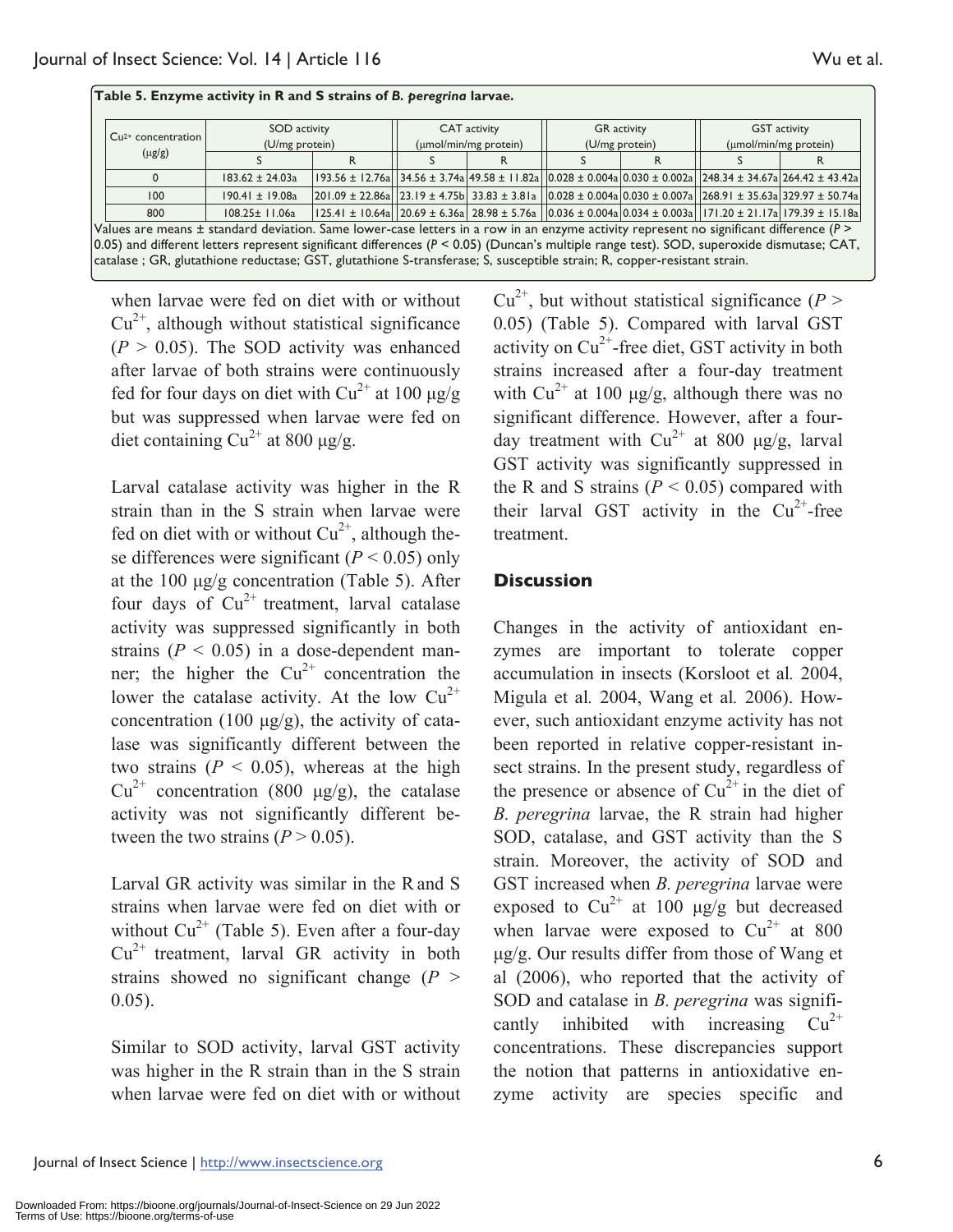correlate to the levels of metal pollution or metal loads in the insect's body (Migula et al*.* 2004).

In contrast, larval GR activity was not significantly different between the R and S strains, and the activity of GR slightly changed when larvae were exposed to experimental  $Cu^{2+}$ . This finding is similar to the reported GR activity in *Phyllobius betulae* F. (Coleoptera: Curculionidae) (Migula et al*.* 2004).

At homeostatic conditions, SOD produces hydrogen peroxide by rapidly dismutating  $O_2$  $(2O_2^{\bullet-} + 2H^+ \rightarrow H_2O_2 + O_2)$  (Richter and Schweizer 1997, Wolin and Mohazzab-H 1997), which is a superoxide anion radical predominantly produced in the respiratory chain of mitochondria by auto oxidation of reduced components (Winyard et al. 1994). In the presence of  $H_2O_2$ , which is an oxidizing environment,  $Cu^{2+}$  reacts with reduced glutathione (GSH) to produce  $Cu^+$  and a thiyl radical, GS<sup>\*</sup>, which reacts with GS<sup>-</sup> to result in GSSG<sup>-</sup>. The latter is a strongly reducing molecule that reacts rapidly with oxygen to yield  $O_2$  (Brouwer and Brouwer-Hoexum 1998). In our study, the increased SOD activity in *B. peregrina* indicates its critical role in converting  $O_2$  into  $H_2O_2$  to mitigate the damaging effects exerted by excess  $O_2$ <sup>--</sup>.

In *B. peregrina,* an increase in the amounts of  $H<sub>2</sub>O<sub>2</sub>$  also results in increased catalase activity, which is required to decompose  $H_2O_2$ (Sohal et al. 1995). In general,  $H_2O_2$  is degraded to  $H_2O$  by two enzyme systems, catalase and glutathione peroxidase (GSH-Px) (Korsloot et al*.* 2004), although differences between organisms have been observed. For example, GSH-Px plays an important role in mammals but is not present in nematodes and insects (Orr and Sohal 1994, Beckmann and Ames 1997). This indicates that the reaction

 $H_2O_2$  + 2GSH  $\rightarrow$  GSSG + 2H<sub>2</sub>O catalyzed by GSH-Px and the GSH-regenerated reaction  $GSSG + NADPH + H^+ \rightarrow 2GSH + NADP^+$ catalyzed by GR do not occur in insects. This could explain the low GR activity that was not significantly different between the R and S strains of *B. peregrina*.

The enzyme GST plays an active role in the detoxification of endogenous and exogenous compounds and is ubiquitously distributed in the biota. Increased GST activity was reported in the carabid beetle *Pterostichus oblongopunctatus* F. (Coleoptera: Curculionidae) collected from metal-polluted areas (Stone et al. 2002). In the western honey bee, *Apis mellifera* L. (Hymenoptera: Apidae), Smirle and Winston (1988) emphasized the role of GST in defense against the cytotoxic action of metals, and similar results were observed in cadmium-treated red wood ants *Formica aquilonia* Yarrow (Hymenoptera: Formicidae) (Migula 1997). Changes in GST activity in the carabid beetle *Poecilus cupreus* L. also depended on the metals used and their doses to detoxify cadmium or zinc (Wilczek et al. 2003). This holds true for GST activity in *B. peregrina* larvae fed on diet with  $Cu^{2+}$ . Compared with the larval GST activity in the  $Cu^{2+}$ free treatment, GST activity in the R and S strains of *B. peregrina* increased after a fourday exposure to  $Cu^{2+}$  at 100 μg/g and significantly decreased after a four-day exposure to  $Cu^{2+}$  at 800 μg/g. Moreover, larval GST activity was higher in the R strain than in the S strain indicating that copper resistance in *B. peregrina* may be linked to GST activity.

In conclusion, results of the present study showed that increased resistance to  $Cu^{2+}$  in the R strain resulted in enhanced fecundity and  $Cu^{2+}$  accumulation compared with the S strain. Copper resistance in *B. peregrina* larvae was mediated by SOD, catalase, and GST rather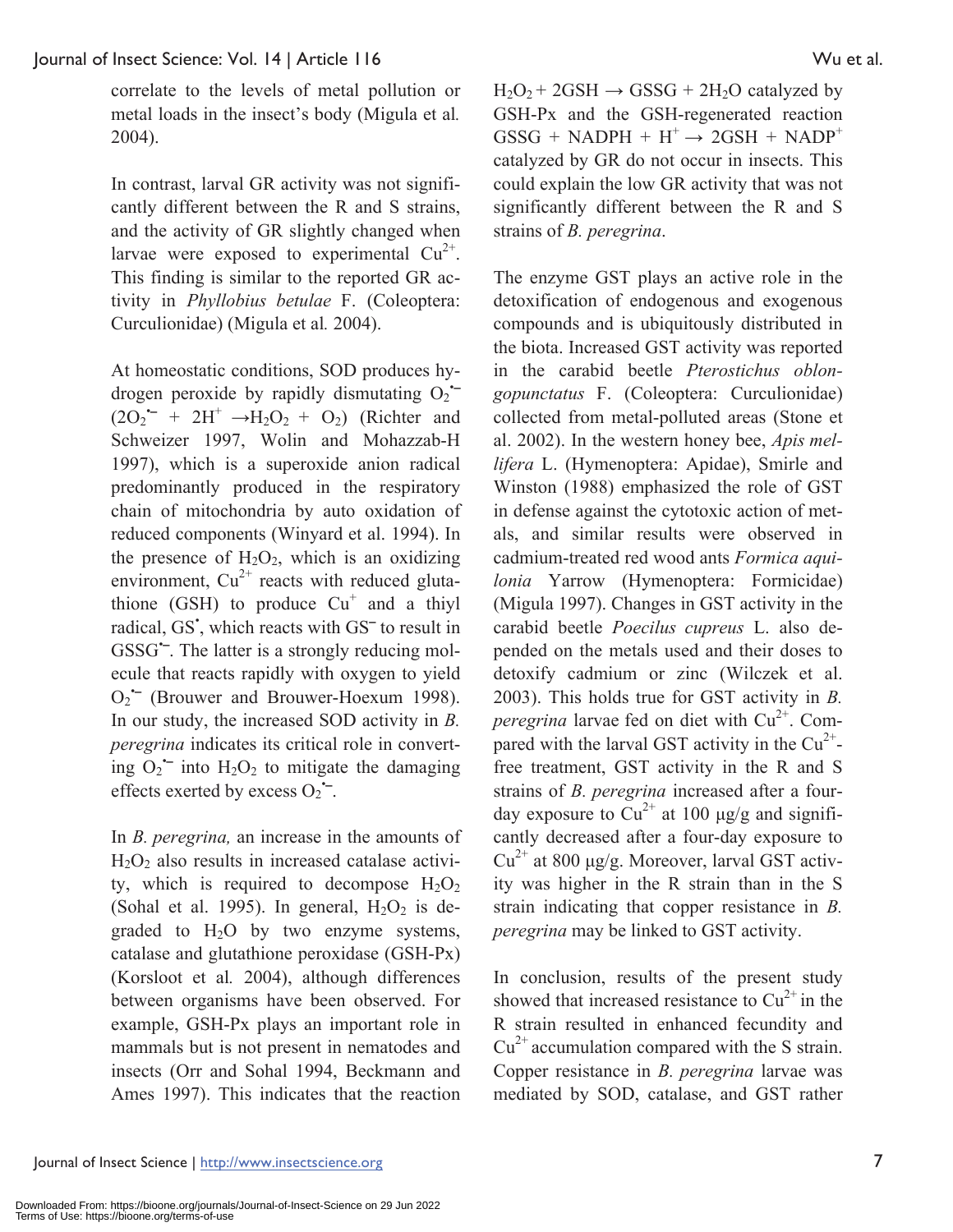than GR. Antioxidative enzyme activity was correlated to the levels of metal exposure or the metal loads in the body. These factors should therefore be considered in the design of experiments to investigate antioxidative enzyme activity in *B. peregrina*.

#### **Acknowledgements**

This research was supported by the National Natural Science Foundation of China (Grant No. 30230070 and 30960221). We thank the College of Environmental and Resource Sciences of Zhejiang University for allowing us to use the atomic absorption spectrophotometry.

#### **References**

**Aebi, H. 1984.** Catalase in vitro, pp. 121–126. *In* L. Packer (ed.), *Methods in enzymology*. Academic Press, Orlando, FL.

**Ahmad, S. 1995.** Oxidative stress from environmental pollutants. *Archives of Insect Biochemistry and Physiology* 29: 135–137.

**Barbehenn, R. V. 2002.** Gut-based antioxidant enzymes in a polyphagous and a graminivorous grasshopper. *Journal of Chemical Ecology* 28: 1329–1347.

#### **Beckmann, K. B., and B. N. Ames. 1997.**

Oxidants, antioxidants, and aging, pp. 201– 246. *In* J. G. Scandalios (ed.), *Oxidative stress and the molecular biology of antioxidant defenses*. Cold Spring Harbor Laboratory Press, Cold Spring Harbor, NY.

**Bergmeyer, H. U. 1963.** *Methods of enzymatic analysis*. Academic Press, New York, NY, and London, United Kingdom.

**Bradford, M. M. 1976.** A rapid and sensitive method for the quantitation of microgram quantities of protein utilizing the principle of protein-dye binding. *Analytical Biochemistry* 72: 248–254.

#### **Braverman, I., I. Dano, D. Saah, and B. Gapany. 1994.** Aural myiasis caused by flesh fly larva, *Sarcophaga haemorrhoidalis*.

*Journal of Otolaryngology* 23: 204–205.

**Bremner, I. 1998.** Manifestations of copper excess. *The American Journal of Clinical Nutrition* 67: 1069–1073.

#### **Brouwer, M., and T. Brouwer-Hoexum.**

**1998.** Biochemical defence mechanisms against copper-induced oxidative damage in the blue crab, *Callinectes sapidus*. *Archives of Biochemistry and Biophysics* 351: 257–264.

#### **Deng, B. Y., and Q. S. Yuan. 1991.**

Improved method of pyrogallol self-oxidation for determination of superoxide dismutase. *Progress in Biochemistry and Biophysics* 18: 163.

#### **Habig, W. H., M. J. Pabst, and W. B.**

**Jakoby. 1974.** Glutathione S-transferases: the first enzymatic step in mercapturic acid synthesis. *The Journal of Biological Chemistry* 249: 7130–7139.

**Iqbal, J., P. R. Hira, M. M. Marzouk, F. Al-Ali, F. Shelahi, N. Khalid, N. Wyatt, and M. J. Hall. 2011.** Pressure sores and myiasis: flesh flies (Diptera: Sarcophagidae) complicating a decubitus ulcer. *Annals of Tropical Medicine and Parasitology* 105: 91– 94.

**Kadiiska, M. B., P. M. Hanna, L. Hernandez, and R. P. Mason. 1992.** In vivo evidence of hydroxyl radical formation after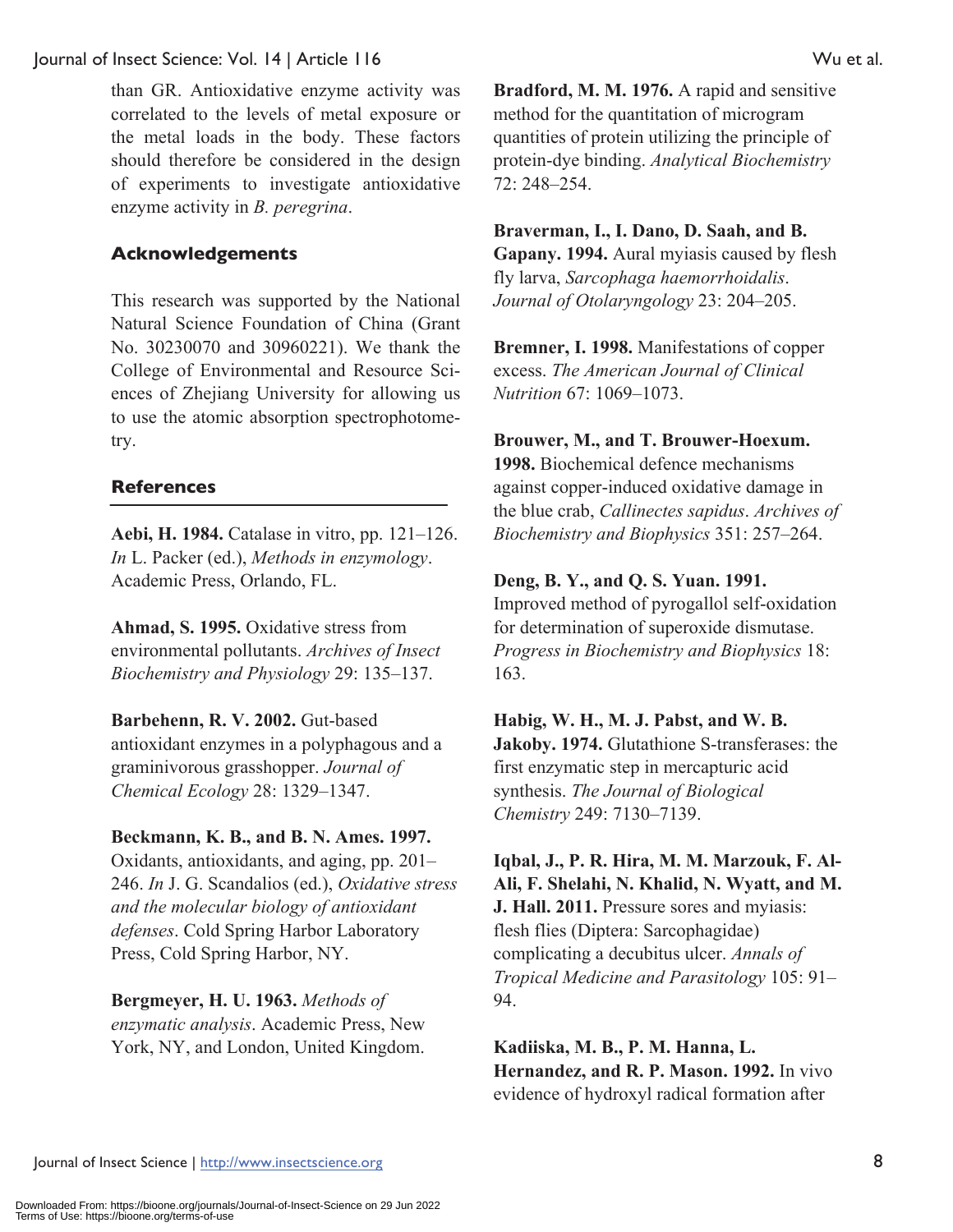acute copper and ascorbic acid intake: electron spin resonance spin-trapping investigation. *Molecular Pharmacology* 42: 723–729.

**Korsloot, A., C.A.M. van Gestel, and N. M. van Straalen. 2004.** *Environmental stress and cellular response in arthropods*. CRC Press, Boca Raton, FL.

#### **Li, L. J., X. M. Liu, Y. P. Guo, and E. B.**

**Ma. 2005.** Activity of the enzymes of the antioxidative system in cadmium-treated *Oxya chinensis* (Orthoptera: Acridoidae). *Environmental Toxicology and Pharmacology* 20: 412–416.

#### **McCord, J. M., and I. Fridovich. 1969.**

Superoxide dismutase. An enzymic function for erythrocuprein (hemocuprein). *The Journal of Biological Chemistry* 244: 6049– 6055.

**Migula, P. 1997.** Molecular and physiological biomarkers in insects as the tools in environmental hazard assessment. *Acta Phytopathologica et Entomologica Hungarica* 32: 231–243.

**Migula, P., and E. Glowacka. 1996.** Heavy metals as stressing factors in the red wood ants (*Formica polyctena*) from industrially polluted forests. *Fresenius' Journal of Analytical Chemistry* 354: 653–659.

**Migula, P., P. Laszczyca, M. Augutyniak, G. Wilczek, K. Rozpedek, A. Kafel, and M. Woloszyn. 2004.** Antioxidative defence enzymes in beetles from a metal pollution gradient. *Biologia Bratislava* 59: 645–654.

**Orr, W. C., and R. S. Sohal. 1994.** Extension of life span by overexpression of superoxide

dismutase and catalase in *Drosophila melanogaster*. *Science* 263: 1128–1130.

**Pardini, R. S. 1995.** Toxicity of oxygen from naturally occurring redox-active pro-oxidants. *Archives of Insect Biochemistry and Physiology* 29: 101–118.

#### **Richter, C., and M. Schweizer. 1997.**

Oxidative stress in mitochondria, pp.169–200. *In* J. G. Scandalios (ed.), *Oxidative stress and the molecular biology of antioxidant defenses*. Cold Spring Harbor Laboratory Press, Cold Spring Harbor, NY.

**Schümann, K., H. G. Classen, H. H. Dieter, J. König, G. Multhaup, M. Rükgauer, K. H. Summer, J. Bernhardt, and H. K. Biesalski. 2002.** Hohenheim consensus workshop: copper. *European Journal of Clinical Nutrition* 56: 469–483.

#### **Smirle, M. J., and M. L. Winston. 1988.**

Detoxifying enzyme activity in worker honey bees: an adaptation for foraging in contaminated ecosystems. *Canadian Journal of Zoology* 66: 1938–1942.

#### **Sohal, R. S., A. Agarwal, S. Agarwal, and W. C. Orr. 1995.** Simultaneous

overexpression of copper- and zinc-containing superoxide dismutase and catalase retards agerelated oxidative damage and increases metabolic potential in *Drosophila melanogaster*. *The Journal of Biological Chemistry* 270: 15671–15674.

## **Stone, D., P. Jepson, and R. Laskowski.**

**2002.** Trends in detoxification enzymes and heavy metal accumulation in ground beetles (Coleoptera: Carabidae) inhabiting a gradient of pollution. *Comparative Biochemistry and Physiology Part C: Toxicology & Pharmacology* 132: 105–112.